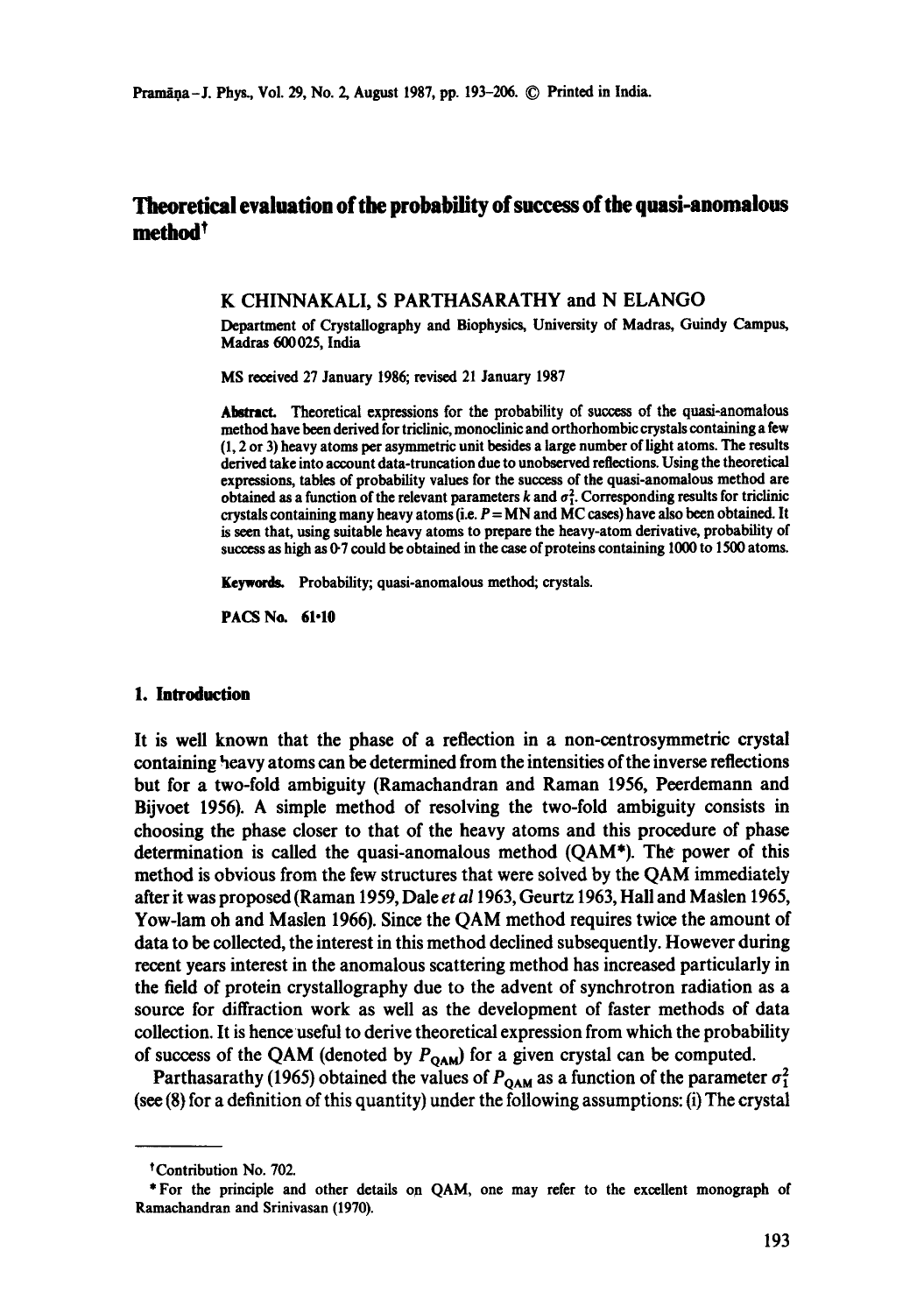belongs to the space group P1. (ii) All the theoretically possible reflections within a given region of  $\sin\theta/\lambda$  could be measured\*. These assumptions are not strictly valid in actual crystals. For example, most organic crystals and proteins crystallize in space groups Of higher symmetry. Further, the intensities of a certain percentage of reflections measured in a diffractometer may be negative and many crystallographers truncate the data set by omitting such reflections as well as those whose net counts are less than one to two times the standard deviation of this value (Stout and Jenson 1968). In photographic data also a certain percentage of reflections are too weak to be above the background and such 'unobserved' reflections are generally omitted in crystal structure analysis. We shall therefore derive the theoretical expression for  $P_{\text{OAM}}$  by taking into account the influence of space group symmetry as well as the effect of data truncation due to unobserved reflections. In this paper we shall consider the theory for crystals belonging to triclinic, monoclinic and orthorhombic systems.

### **2. Notation and preliminary results**

Consider a non-centrosymmetric crystal containing  $N$  atoms in the unit cell. Let  $P$  of these be anomalous scatterers of the same type and  $Q(= N - P)$  be normal scatterers of similar scattering power. Let s be the number of equivalent general positions in the unit cell. Let  $n = (N/s)$ ,  $p(= P/s)$  and  $q(= Q/s)$  be the number of N-, P- and Q-atoms per asymmetric unit. The structure factor equation for reflection  $H(= h k l)$  can be written as (see figure 1)



**Figure** 1. Argand diagram showing the relationship between the various components of **the**  structure factors of the inverse reflections  $H$  and  $\bar{H}$  in a non-centrosymmetric crystal containing P-anomalous and Q-normal scatterers in the unit cell.

<sup>\*</sup> Owing to this assumption  $P_{\text{QAM}}$  was found to be a function of  $\sigma_1^2$  only. See Section 5 for the secondary influence of k on  $P_{QAM}$ .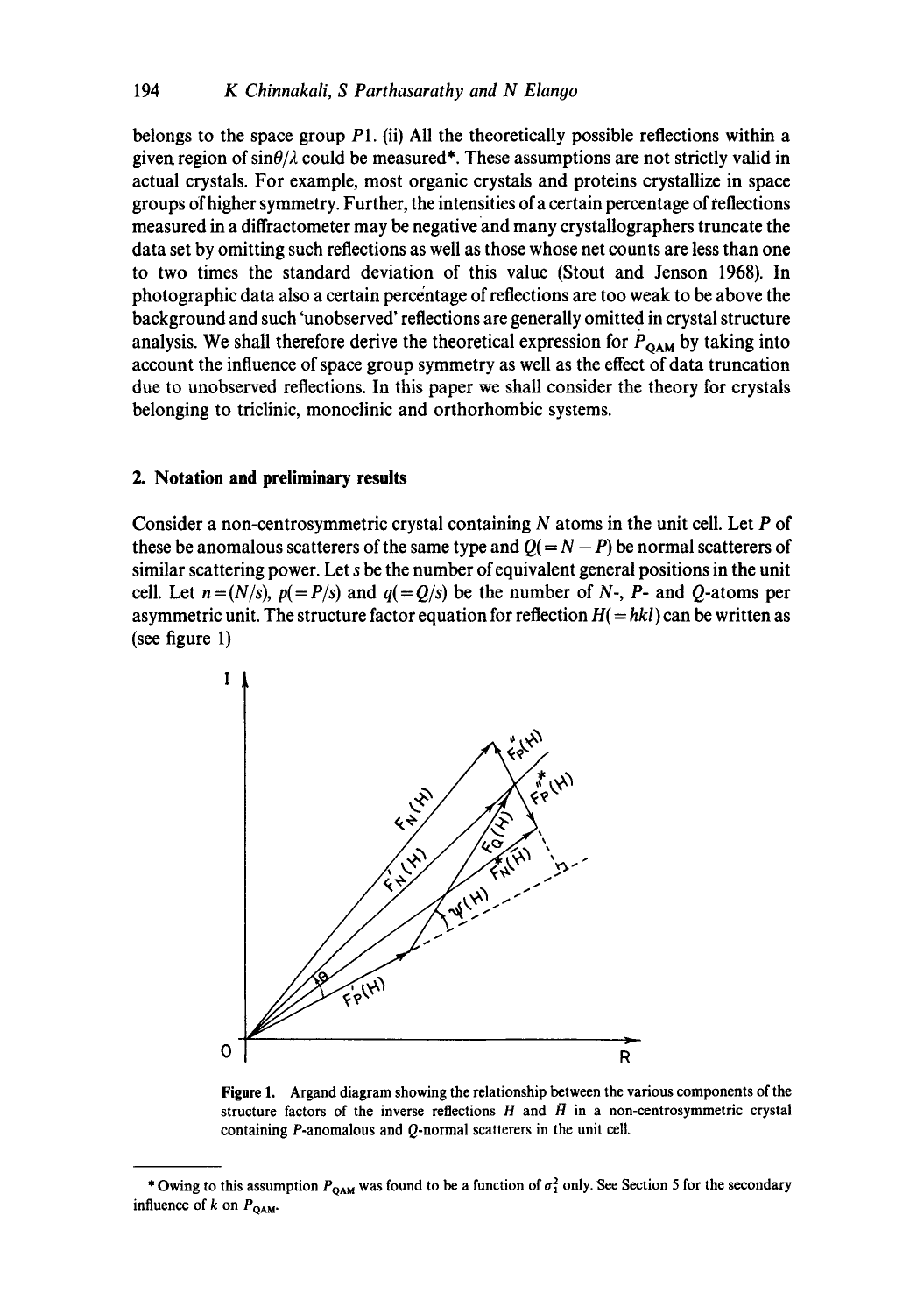$$
F_N(H) = F'_N(H) + F''_P(H),\tag{1}
$$

where

$$
F'_{N}(H) = F'_{P}(H) + F_{Q}(H).
$$

Let  $\theta$  be defined by

$$
\theta = \alpha'_N - \alpha'_P. \tag{2}
$$

The mean intensity of the Bijvoet pair is given by (Ramachandran and Raman 1956)

$$
\vec{I} = |F'_N|^2 + |F''_P|^2. \tag{3}
$$

The normalized intensities and normalized structure factor magnitudes of the inverse reflections H and  $\bar{H}$  are defined to be

$$
z(H) = [y(H)]^2 = |F_N(H)|^2 / \langle \overline{I} \rangle,
$$
  
\n
$$
z(\overline{H}) = [y(\overline{H})]^2 = |F_N(\overline{H})|^2 / \langle \overline{I} \rangle,
$$
\n(4)

where  $\langle \overline{I} \rangle$  is the local average value of  $\overline{I}$ , namely, (see (3))

$$
\langle \overline{I} \rangle = \langle |F'_N|^2 \rangle + \langle |F''_P|^2 \rangle. \tag{5}
$$

Let  $z_{\min}$  be the minimum of the values  $z(H)$  and  $z(\bar{H})$  and let  $y_{\min}$  be that of  $y(H)$  and  $y(\bar{H})$ . Let  $y_t$  and  $z_t$  denote the threshold values of the normalized structure factor magnitude and the normalized intensity respectively. It is evident that

$$
z_{\min} = y_{\min}^2, \quad z_t = y_t^2. \tag{6}
$$

The probability of success of QAM is expected to depend on the parameters k and  $\sigma_1^2$ which are defined by

$$
k = f_p''/(f_p^{\circ} + f_p'),\tag{7}
$$

and

$$
\sigma_1^2 = \langle |F'_p|^2 \rangle / \langle |F'_N|^2 \rangle. \tag{8}
$$

Let us define  $\sigma_2^2$  by

$$
\sigma_2^2 = \langle |F_Q|^2 \rangle / \langle |F'_N|^2 \rangle. \tag{9}
$$

It is known that

$$
\sigma_1^2 + \sigma_2^2 = 1. \tag{10}
$$

The normalized structure factor magnitudes  $y_Q$ ,  $y'_P$  and  $y'_N$  are defined by

$$
y_Q = [|F_Q|^2 / \langle |F_Q|^2 \rangle]^{1/2}, \quad y'_P = [|F'_P|^2 / \langle |F'_P|^2 \rangle]^{1/2},
$$
  

$$
y'_N = [|F'_N|^2 / \langle |F'_N|^2 \rangle]^{1/2}.
$$
 (11)

Let  $\psi(H)$  be the angle defined by

$$
\psi(H) = \alpha_Q(H) - \alpha_P'(H). \tag{12}
$$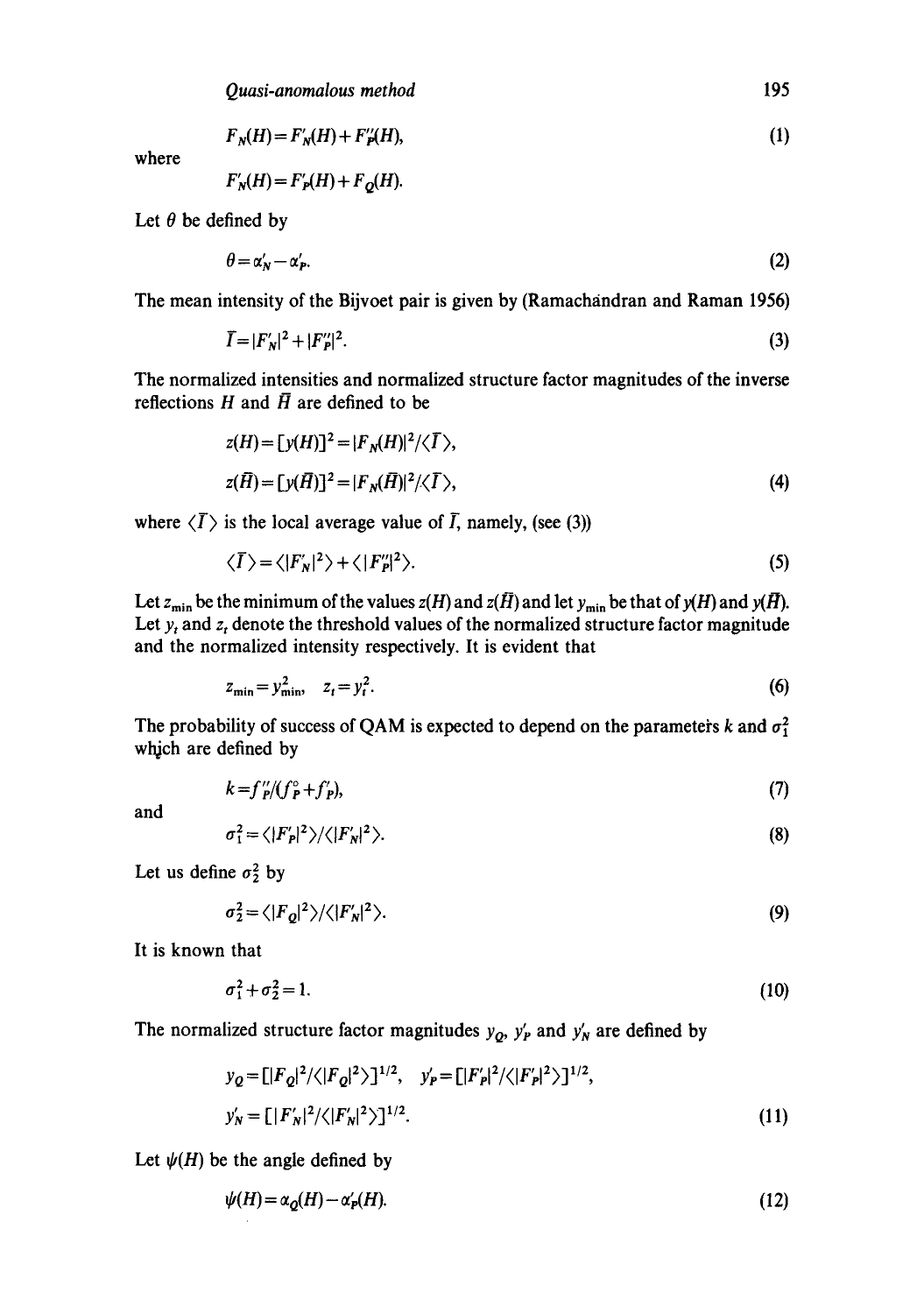Since  $\alpha'_{\bf P}(H) = -\alpha'_{\bf P}(H)$  and  $\alpha_{\bf O}(H) = -\alpha_{\bf O}(H)$ , it follows that

$$
\psi(\vec{H}) = -\psi(H). \tag{13}
$$

In crystals with a single species of anomalous scatterer we have (Srinivasan and Parthasarathy 1976)

$$
|F_p''| = k|F_p|. \tag{14}
$$

Using (8) and (14) in (5), the local average value of  $\overline{I}$  can be rewritten in terms of k and  $\sigma_1^2$ as

$$
\langle \overline{I} \rangle = (1 + k^2 \sigma_1^2) \langle |F_N'|^2 \rangle. \tag{15}
$$

#### **3. Basic equation for probability of success of the QAM**

The Bijvoet ratio of that Bijvoet pair for which the intensities  $I(H)$  and  $I(H)$  are both greater than the background level can alone be measured. Further, only the reflections for which  $|\theta| \le \pi/2$  have their phases correctly determined by the QAM. Hence the probability of success of QAM can be quantitatively defined as the fractional number of reflections which satisfy the following two conditions simultaneously: (i)  $|\theta| \le \pi/2$  and (ii)  $z_{\text{min}} > z_t$  (or equivalently  $y_{\text{min}} > y_t$ ). Using the set theoretic notation of intersection (denoted by the symbol  $\cap$ ) the simultaneous satisfaction of these two conditions can be written as  $(|\theta| \le \pi/2) \cap (y_{\min} > y_i)$ . Using the probability concept we can therefore define  $P_{\text{OAM}}$  as the probability of occurrence of the event *D*, where *D* is defined by

$$
D = [(\vert \theta \vert \leq \pi/2) \cap (y_{\min} > y_t)].\tag{16}
$$

That is,

$$
P_{\mathbf{QAM}} = \Pr(D). \tag{17}
$$

It is thus seen that  $P_{QAM}$ , for a given crystallographic situation, can be obtained by evaluating the probability function in the fight hand side of (17). We shall presently consider this aspect.

# 4. Derivation of the theoretical expression for  $P_{\text{OAM}}$

#### 4.1. *Theoretical expression for 0*

From figure 1 we can obtain the following results:

$$
|F_N'|\sin\theta = |F_Q|\sin\psi\tag{18}
$$

$$
|F_{Q}|^{2} = |F'_{N}|^{2} + |F'_{P}|^{2} - 2|F'_{N}| |F'_{P}|\cos\theta
$$
\n(19)

$$
|F'_{N}|^{2} = |F'_{P}|^{2} + |F_{O}|^{2} + 2|F'_{P}| |F_{O}| \cos \psi.
$$
 (20)

It is convenient to rewrite (18) and (19) as

$$
\sin \theta = (|F_{Q}| \sin \psi) / |F_{N}| \tag{21}
$$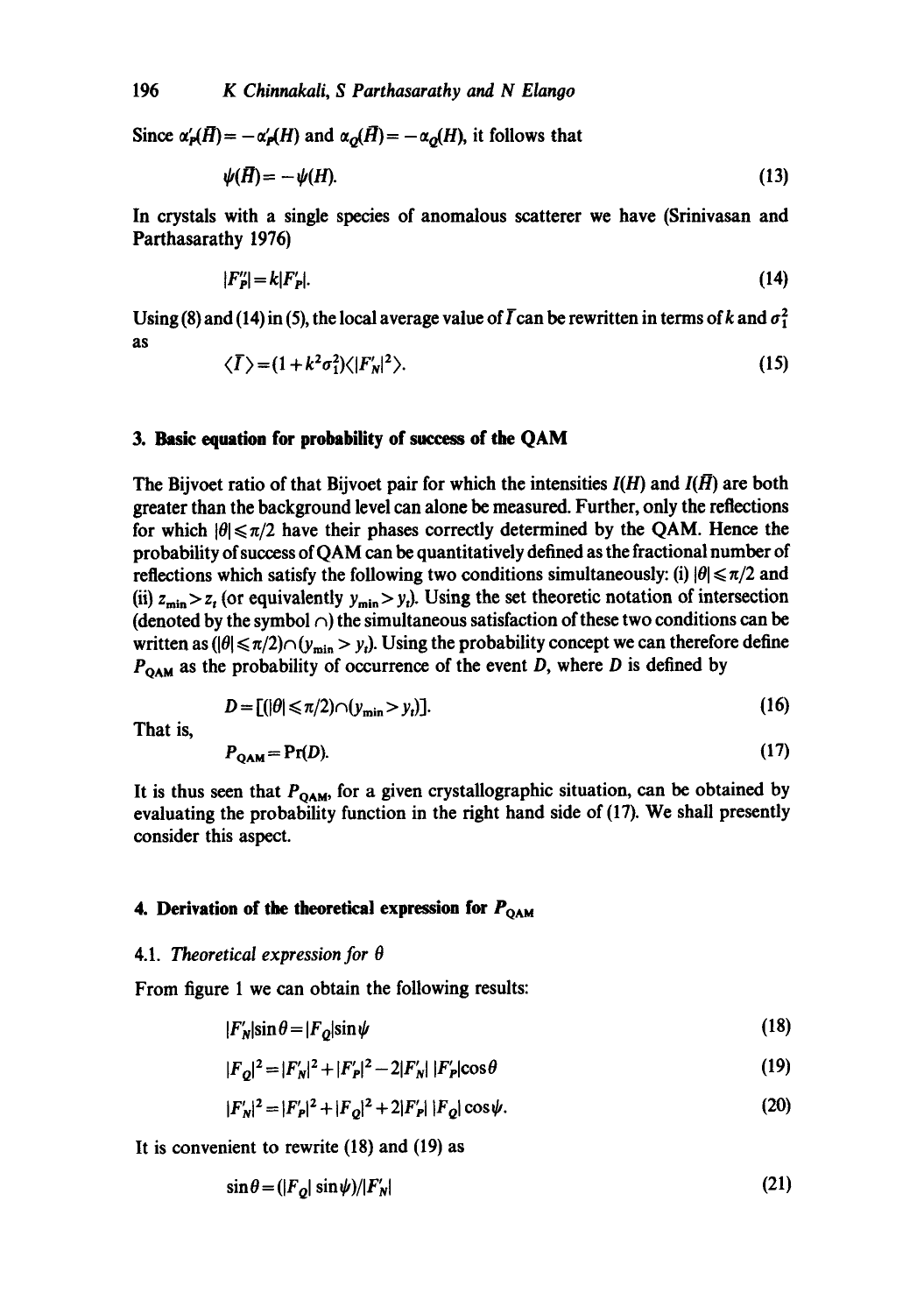and

$$
\cos \theta = (|F_N'|^2 + |F_P'|^2 - |F_Q|^2)/(2|F_N'|F_P'|)
$$
\n(22)

respectively. In terms of the normalized variables  $y_{\alpha}$ ,  $y'_{N}$  and  $y'_{P}$ , (21) and (22) can be respectively written as

$$
\sin \theta = (\sigma_2 y_0 \sin(2\pi \psi_0))/y'_N \tag{23}
$$

*and* 

$$
\cos\theta = (y_N^2 + \sigma_1^2 y_P^2 - \sigma_2^2 y_Q^2)/(2\sigma_1 y_N y_P)
$$
 (24)

where we have used the substitution  $\psi_0 = \psi/(2\pi)$ . From (20) it is seen that

$$
y_N^{\prime 2} = \sigma_1^2 y_P^{\prime 2} + \sigma_2^2 y_Q^2 + 2 \sigma_1 \sigma_2 y_P^{\prime} y_Q \cos(2\pi \psi_0^{\prime}).
$$
 (25)

For further derivation we need a convenient expression for  $y'_p$  and this can be obtained by making use of the results of Foster and Hargreaves (1963).

Foster and Hargreaves have shown that the triclinic, monoclinic and orthorhombic space groups can be conveniently classified into 7 categories based on the trigonometric factors of the geometrical structure factor. Among these, the categories 1, 3, 5 and 6 correspond to the non-centrosymmetric case and hence these alone are of interest in our study.  $y'_P$  for these four space group categories can be written as (Parthasarathy and Ponnuswamy 1976)

$$
y'_{\mathbf{P}} = E_{\mathbf{P}} / \sqrt{\varepsilon p},\tag{26}
$$

where  $\varepsilon$  is 1,  $\frac{1}{2}$ ,  $\frac{1}{4}$  and  $\frac{1}{4}$  for the categories 1, 3, 5 and 6 respectively and  $E_p$  is given by

$$
E_P = \left[ \left( \sum_{j=1}^P \xi_{pj} \right)^2 + \left( \sum_{j=1}^P \eta_{pj} \right)^2 \right]^{1/2} \tag{27}
$$

See table 1 for the expressions for  $E_p$ . Here  $\zeta_{pj}$  and  $\eta_{pj}$  are the trigonometric parts of the structure factor listed in volume I of the International Tables for X-ray Crystallography (1969). Substituting (26) and (27) in (24) we obtain

$$
\cos\theta = (y_N^2 + c_1 E_P^2 + c_2 y_0^2) / (c_3 y_N^{\prime} E_P)
$$
\n(28)

where  $c_1$ ,  $c_2$  and  $c_3$  are defined to be

$$
c_1 = \sigma_1^2/(ep), \quad c_2 = -\sigma_2^2, \quad c_3 = 2\sigma_1/\sqrt{ep}.
$$
 (29)

The theoretical expressions for the normalized intensities  $z(H)$  and  $z(\bar{H})$  are known to be (Velmurugan and Parthasarathy 1984)

$$
z(H) = c_4 E_P^2 + c_5 y_2^2 + c_6 E_P y_2 [\cos(2\pi \psi_0') + k \sin(2\pi \psi_0)],
$$
\n(30)

and

$$
z(\bar{H}) = c_4 E_P^2 + c_5 y_0^2 + c_6 E_P y_0 \left[ \cos(2\pi \psi_0') - k \sin(2\pi \psi_0') \right]
$$
(31)

where

$$
c_4 = \frac{(1+k^2)\sigma_1^2}{\epsilon p(1+k^2\sigma_1^2)}, \quad c_5 = \frac{\sigma_2^2}{(1+k^2\sigma_1^2)},
$$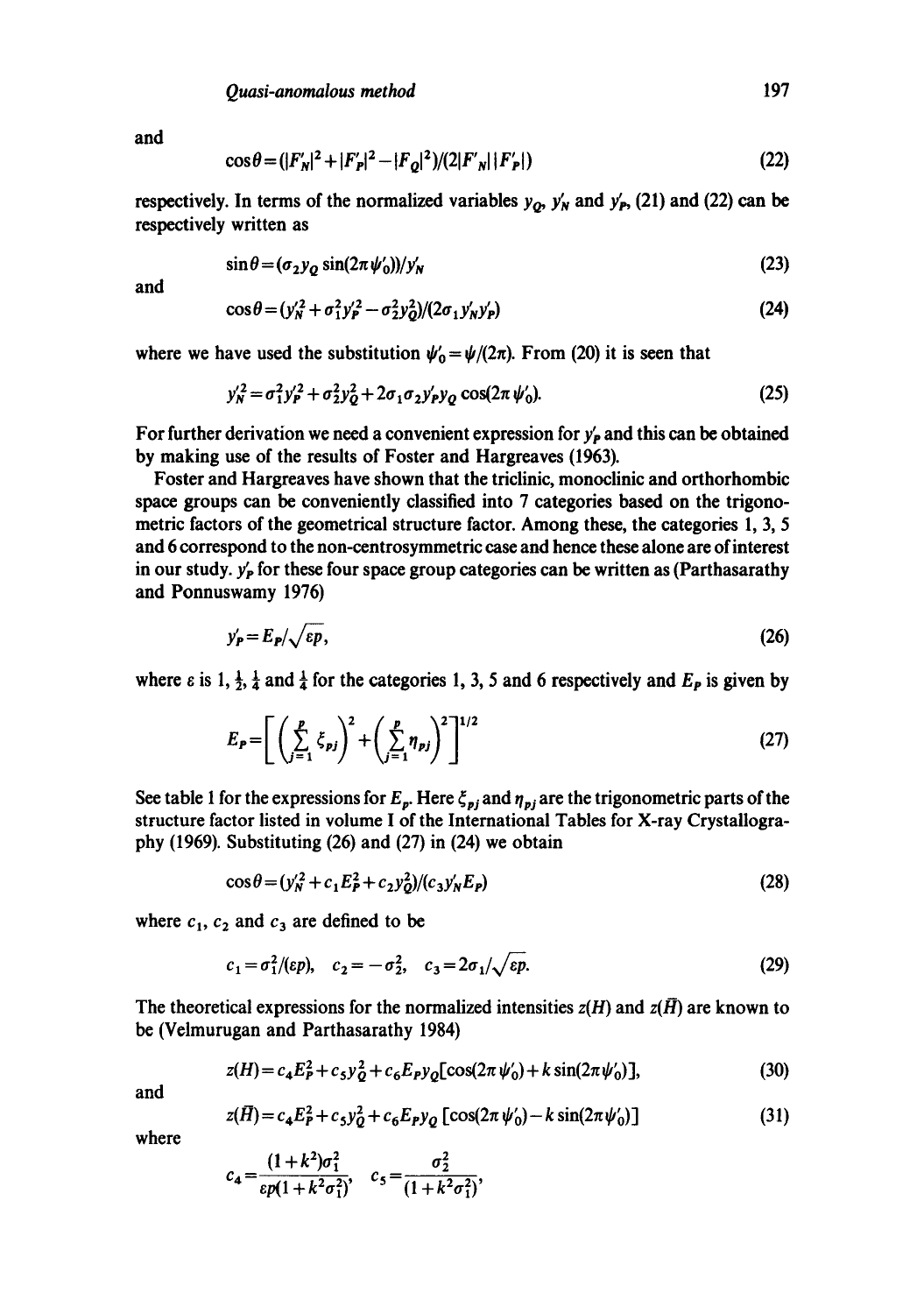and

$$
c_6 = \frac{2\sigma_1 \sigma_2}{\sqrt{\varepsilon p (1 + k^2 \sigma_1^2)}}.
$$
\n(32)

# 4.2 *Expression of P<sub>OAM</sub> for space group category* 5

The joint probability density function of the random variables  $y_o, \psi'_o, \theta'_i, \phi'_i, \psi'_i$  (i=1 to p) can be written as (Velmurugan and Parthasarathy 1984)

$$
P(y_Q, ..., \psi'_P) = P(y_Q)P(\psi'_0) \prod_{i=1}^P P(\theta'_i) P(\phi'_i) P(\psi'_i)
$$
  
=  $2y_Q \exp(-y_Q^2), \quad 0 \le y_Q < \infty, \quad 0 < \psi'_0, ..., \psi'_P < 1,$  (33)

where  $\theta_i' = \theta_i/2\pi$ ,  $\phi_i' = \phi_i/2\pi$ ,  $\psi_i' = \psi_i/2\pi$ .

From (30), (31) and (32) it is clear that

$$
\theta = \theta(y_{\mathbf{Q}}, \ldots, \psi_p) \tag{34}
$$

**and** 

$$
y_{\min} = y_{\min}(y_Q, \dots, \psi_p'). \tag{35}
$$

In the  $(3p+2)$  -dimensional  $(y_Q, \ldots, \psi_p')$ -space we have denoted the domain satisfying the conditions  $|\theta| \le \pi/2$  and  $y_{\text{min}} > y_t$  simultaneously by D. In view of (34) and (35) we obtain from (33)

$$
P_{QAM} = \int_{D} \int 2y_Q \exp(-y_Q^2) dy_Q \dots d\psi_p'
$$
 (36)

where the  $(3p + 2)$ -fold integration is over the domain D. The multiple integral on the right hand side of(36) is too difficult to evaluate in the dosed form. It may however be evaluated by the Monte Carlo method of integration in a digital computer. In order to facilitate this we make use of the transformation

$$
y_Q = u/(1-u),\tag{37}
$$

and rewrite (36) as

$$
P_{QAM} = 2 \int_{D'} \int [y_Q \exp(-y_Q^2)]_u \frac{du d\psi'_0 \dots d\psi'_p}{(1-u)^2}
$$
 (38)

where D' is the image of D under the mapping (37). The symbolic notation  $[\dots]_u$  implies that, during numerical computation of the quantity in square parentheses,  $y<sub>Q</sub>$  is to be replaced by  $u/(1-u)$ .

It may be noted that  $E_p$  for category 6 is also a function of the 3p variables ( $\theta'_1$ ,  $\phi'_1$ ,  $\psi'_1, \ldots, \psi'_p$ ). For category 3,  $E_p$  is a function of the 2p variables  $(\theta'_1, \phi'_1, \ldots, \phi'_p)$ . For category 1,  $E_p$  is a function of the p variables  $(\theta'_1, \theta'_2, \ldots, \theta'_p)$ . The explicit expression for  $E<sub>P</sub>$  for the categories 1, 3, 5 and 6 are given in table 1 (Parthasarathy and Ponnuswamy 1976). Expression (38) is valid for all categories. It is however necessary to note that the multiple integrals involved in these equations are over  $(p+2)$ -,  $(2p+2)$ -,  $(3p+2)$ - and  $(3p+2)$ -dimensional spaces for the space group categories 1, 3, 5 and 6 respectively.

198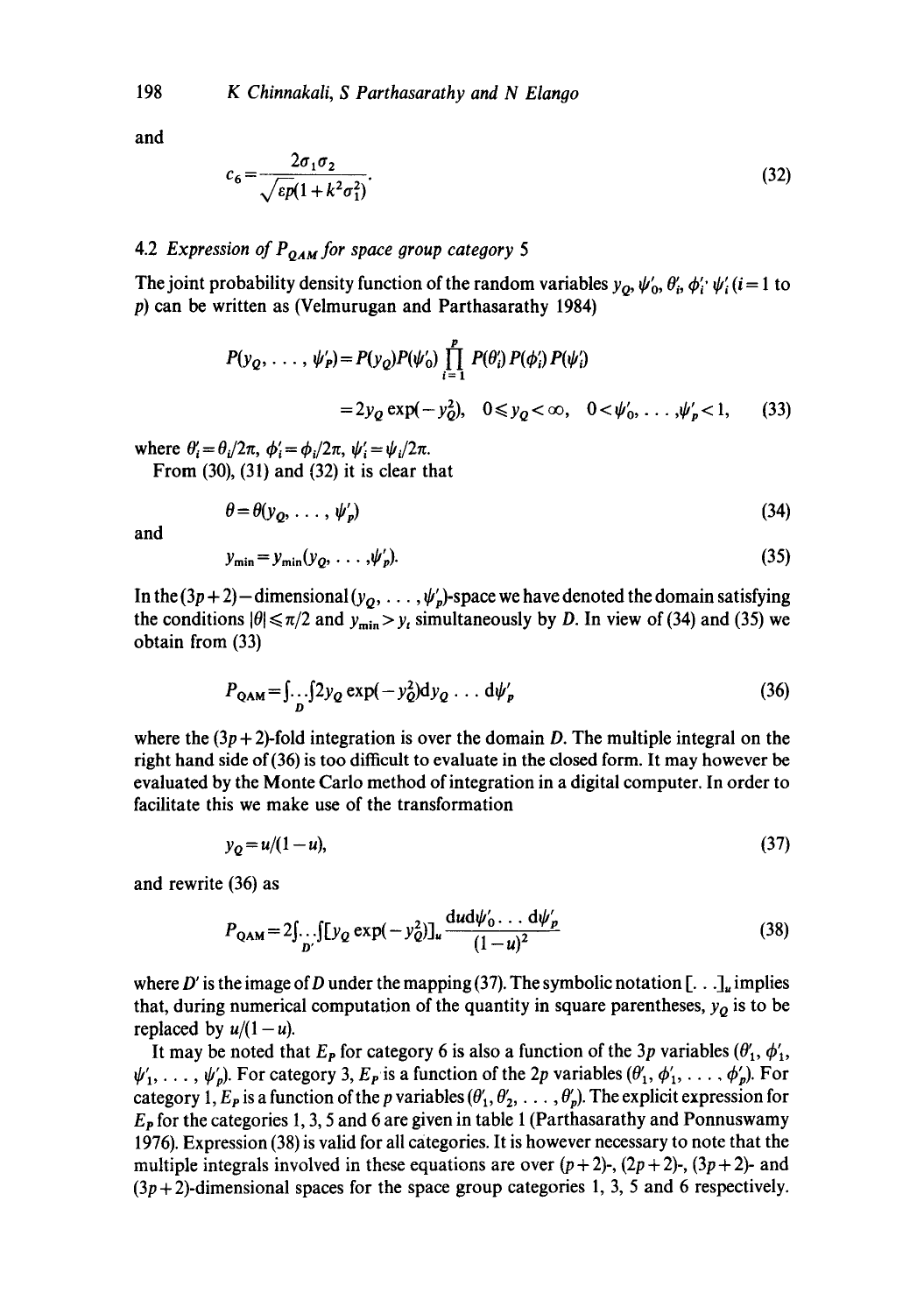# 4.3 *Theoretical expression for PQau for the many-atom cases\**

In this connection we shall take the space group of the crystal to be *P1.* Here it is convenient to make use of the independent variables  $y_o$ ,  $y_p'$  and  $\psi$  (Parthasarathy and Srinivasan 1964). The joint probability density function of  $y_0$ ,  $y'_P$  and  $\psi$  are given by (Velmurugan and Parthasarathy 1984)

$$
P(y_Q, y'_P, \psi) = (2/\pi)y'_P y_Q \exp(-y_Q^2 - y_P'^2) \quad \text{for } P = MN \tag{39}
$$

$$
=\frac{\sqrt{2}}{\pi^{3/2}}y_Q\exp(-y_Q^2-y_P'^2/2)\quad\text{for }P=MC\tag{40}
$$

$$
0\leq y_{\mathbf{Q}},\ y_{\mathbf{P}}'<\infty;\ 0<\psi<2\pi.
$$

Equation (24) is valid for the present cases. The expressions for  $z(H)$  and  $z(\overline{H})$  are now given by (Velmurugan and Parthasarathy 1984)

$$
z(H) = c_7 y_P'^2 + c_5 y_Q^2 + c_8 y_P' y_Q(\cos\psi + k \sin\psi),\tag{41}
$$

and

$$
z(\bar{H}) = c_1 y_P'^2 + c_5 y_Q^2 + c_8 y_P' y_Q(\cos\psi - k \sin\psi),\tag{42}
$$

where

$$
c_7 = \frac{(1+k^2)\sigma_1^2}{(1+k^2\sigma_1^2)}, \quad c_8 = \frac{2\sigma_1\sigma_2}{(1+k^2\sigma_1^2)}.
$$

By following the arguments used for deriving (38) we can show that for the present cases

$$
P_{QAM} = \iiint_D P(y_Q, y'_P, \psi) dy_Q dy'_P d\psi
$$

where D is the domain in the three dimensional  $(y_o, y_p, \psi)$ -space satisfying the inequalities  $|\theta| \le \pi/2$  and  $y_{\min} > y_t$  simultaneously. The theoretical expressions for the cases  $P = MN$  and  $P = MC$  are to be obtained by substituting the appropriate expressions for  $P(y_Q, y'_P, \psi)$  in (38). These integrals can be evaluated by the Monte Carlo method and for this it is convenient to make use of the transformation

$$
y_Q = u/(1-u), \quad y'_P = v/(1-v), \tag{44}
$$

and rewrite (43) as

$$
P_{QAM} = \iiint_{D'} [P(y_Q, y'_P, \psi)]_{uv} \frac{du dv d\psi}{(1 - u)^2 (1 - v)^2}
$$
(45)

where D' is the image of D under the transformation (44). The symbolic notation [...]<sub>uv</sub> implies that, during numerical computation of the quantity in square parentheses,  $y_Q$ and  $y'_P$  are to be replaced by  $u/(1-u)$  and  $v(1-v)$  respectively.

<sup>\*</sup> In a non-centrosymmetric crystal of space group Pl, when there are many atoms in the P-group, the P atoms can take up either a centrosymmetric configuration or a non-centrosymmetric configuration. These two situations are symbolically denoted by MC and MN respectively.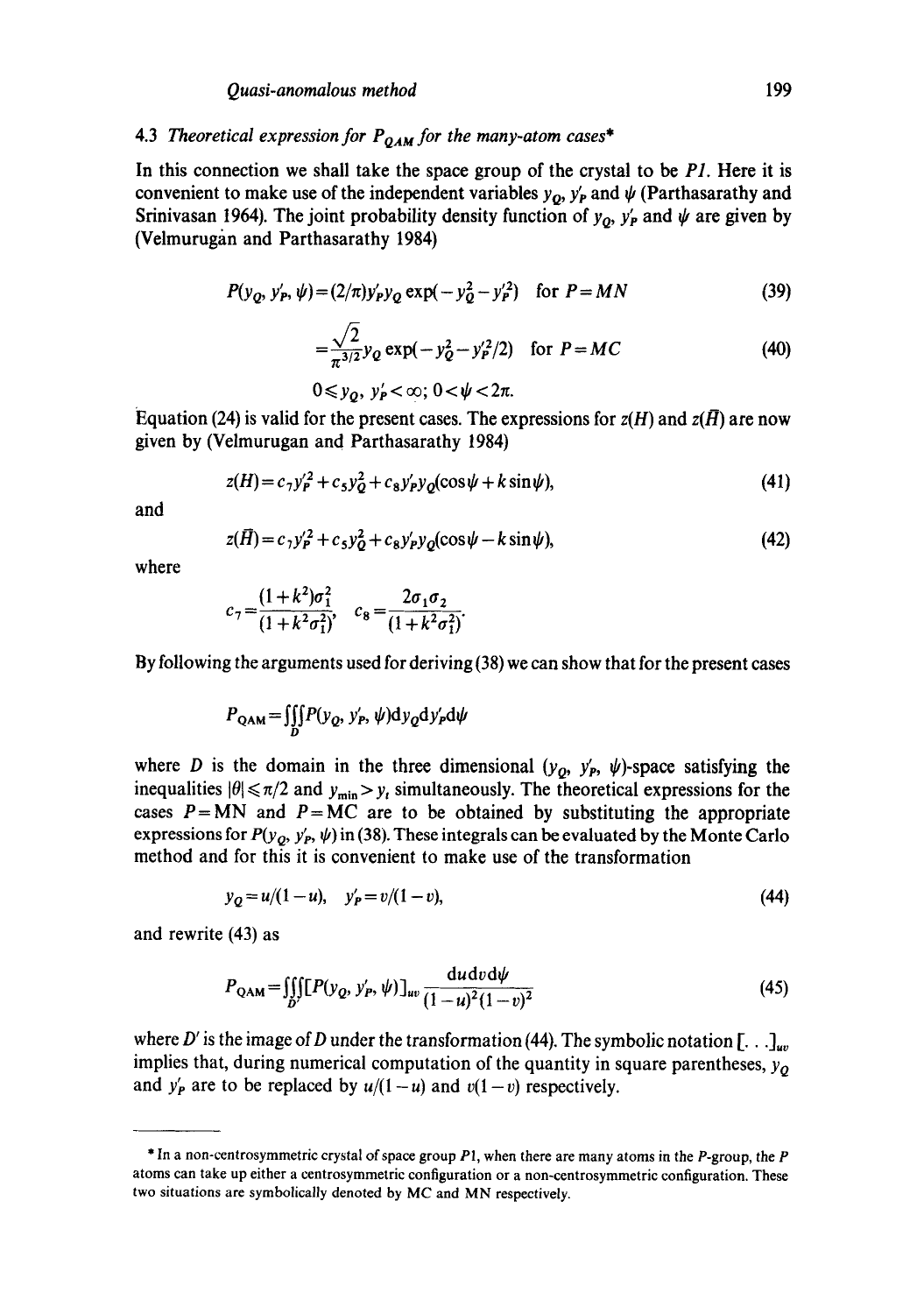# **5. Discussion of the theoretical results**

From the theoretical expressions for  $P_{QAM}$  derived in § 4 it is seen that  $P_{QAM}$ , for given  $y_p$ , p and space-group category, is a function of  $k$  and  $\sigma_1^2$ . In actual crystals the truncation limit  $y_t$  is in the neighbourhood of 0-2 (Ponnuswamy and Parthasarathy 1977). The Bijvoet difference data of reflections for which  $y(H)$  and  $y(H)$  are close to this limit may

**Table** 1. Expressions for Er **for the** space group categories 1, 3, 5 **and** 6.

| Space group<br>category | Expression for $E_{\rm P}$                                                                                                        |
|-------------------------|-----------------------------------------------------------------------------------------------------------------------------------|
| ì                       | $\int (\Sigma \cos \theta_i)^2 + (\Sigma \sin \theta_i)^2]^{1/2}$                                                                 |
| 3                       | $[(\Sigma \cos \theta_i \cos \phi_i)^2 + (\Sigma \cos \theta_i \sin \phi_i)^2]^{1/2}$                                             |
| 5                       | $[(\Sigma \cos \theta \cos \phi \cos \psi)^2 + (\Sigma \sin \theta \sin \phi \sin \psi)^2]^{1/2}$                                 |
| 6                       | $[(\text{Zcos }\theta_1\text{cos }\phi_1\text{cos }\psi_1)^2 + (\text{Zcos }\theta_1\text{cos }\phi_1\text{sin }\psi_1)^2]^{1/2}$ |

Note:  $\Sigma$  denotes the summation over the  $p$  atoms in the asymmetric unit.

**Table 2.** Values of  $P_{QAM}$  (in %) as a function of k,  $\sigma_1^2$  and p for space group categories I, 3, 5 and 6.

|              | <b>SGC</b>     |                   | ı                |          |          | 3        |          |          | 5         |          |          | 6              |          |
|--------------|----------------|-------------------|------------------|----------|----------|----------|----------|----------|-----------|----------|----------|----------------|----------|
| $\sigma_1^2$ | k              | $\mathbf{1}$<br>p | $\boldsymbol{2}$ | 3        | 1        | 2        | 3        | 1        | $\cdot$ 2 | 3        | 1        | $\overline{2}$ | 3        |
| $0 - 05$     | 0 <sub>1</sub> | 58.0              | $57 - 4$         | $56 - 4$ | 57.5     | 56.3     | 56.5     | $56-2$   | $57 - 6$  | $58 - 5$ | $53-1$   | $57 - 7$       | 58-0     |
|              | 08             | $55-2$            | 54.8             | 540      | $55 - 1$ | $53-9$   | 54.2     | 53.9     | 54.6      | $56-2$   | $53-3$   | 54.9           | 560      |
| 0:10         | 0 <sup>1</sup> | $63 - 2$          | $61-7$           | $61-2$   | $62-1$   | 60-7     | $60-7$   | 60-5     | $62 - 4$  | $63 - 0$ | 59.2     | $62 - 2$       | 62.5     |
|              | 08             | $59 - 4$          | 59-0             | $58 - 3$ | 59-0     | 576      | $57 - 1$ | 57.8     | 59.2      | $60-4$   | $57 - 1$ | 59 0           | 600      |
| 0.15         | $0-1$          | 67.1              | $64 - 7$         | 64.6     | 65.8     | $63 - 8$ | 63.9     | 63.9     | $66-2$    | 66.2     | $61-9$   | $66-2$         | 65.6     |
|              | $0-8$          | 63.3              | 62.3             | $61 - 4$ | 62.5     | $60 - 6$ | 59.7     | $61-1$   | 62.5      | $63 - 4$ | 59.8     | 62.3           | 62.9     |
| $0-20$       | $0-1$          | $70-5$            | 68.2             | 67.5     | $68 - 2$ | 66.6     | $66 - 4$ | $66 - 5$ | 68.8      | $69-1$   | 64.5     | $68 - 4$       | $68 - 5$ |
|              | $0-8$          | 670               | 65.6             | 64.6     | $65 - 4$ | $63 - 2$ | $63 - 1$ | $63-9$   | 65.5      | $66 - 7$ | $62 - 1$ | $65-2$         | $65-9$   |
| 0.30         | 0 <sub>1</sub> | $76-4$            | 73.5             | 72.5     | $73-0$   | 71.0     | 71.5     | 72.1     | $73 - 6$  | 73.9     | $68 - 6$ | $72 - 8$       | 73.5     |
|              | $0-8$          | 73.5              | 70-3             | $69 - 7$ | 70.6     | 67.5     | 67.9     | 69-0     | 70-2      | 71.6     | 65.8     | 70 0           | 70.5     |
| $0 - 40$     | 0 <sup>1</sup> | $81 - 7$          | $77-7$           | $77-1$   | $77-4$   | 75.0     | 75.5     | 76-4     | 77.8      | 78.0     | $71 - 7$ | 768            | $77-8$   |
|              | $0-8$          | 79.3              | 750              | 740      | 74 4     | $72-1$   | 71.3     | 73-0     | 74.5      | $75-6$   | 68.5     | 74-1           | 744      |
| 0.50         | 0.1            | $86-3$            | $81-1$           | 80-4     | $80-6$   | 78.6     | $79 - 7$ | 79.7     | 81.2      | $82 - 4$ | 74.2     | 80-0           | $81-0$   |
|              | 0.8            | 850               | $78 - 8$         | $77-4$   | 78.6     | 760      | 75.1     | 76-8     | 77.7      | 78.9     | $71-1$   | 76.8           | $78 - 1$ |
| 0.60         | 0 <sup>1</sup> | $90-8$            | $83 - 8$         | $83 - 4$ | 83.5     | $81-8$   | $83 - 4$ | $83 - 1$ | 84.6      | 85.5     | 76 4     | $82 - 9$       | 84.5     |
|              | 0.8            | 90-8              | $81 - 8$         | 80-4     | $81 - 6$ | 79-3     | 78.5     | $80-1$   | 80.6      | $82 - 0$ | 72.6     | 79.5           | $81-3$   |
| 0.80         | $0-1$          | 98.0              | $88 - 1$         | 88.8     | $88 - 1$ | 876      | $88 - 2$ | $88 - 5$ | 89-5      | $90-3$   | $79-4$   | 87.3           | 900      |
|              | $0-8$          | 99.1              | $84 - 1$         | $86-6$   | 85.2     | 84.8     | 84.4     | 850      | 85.5      | 86.9     | 73.9     | $83 - 6$       | $85 - 8$ |

Note: SGC denotes space group category.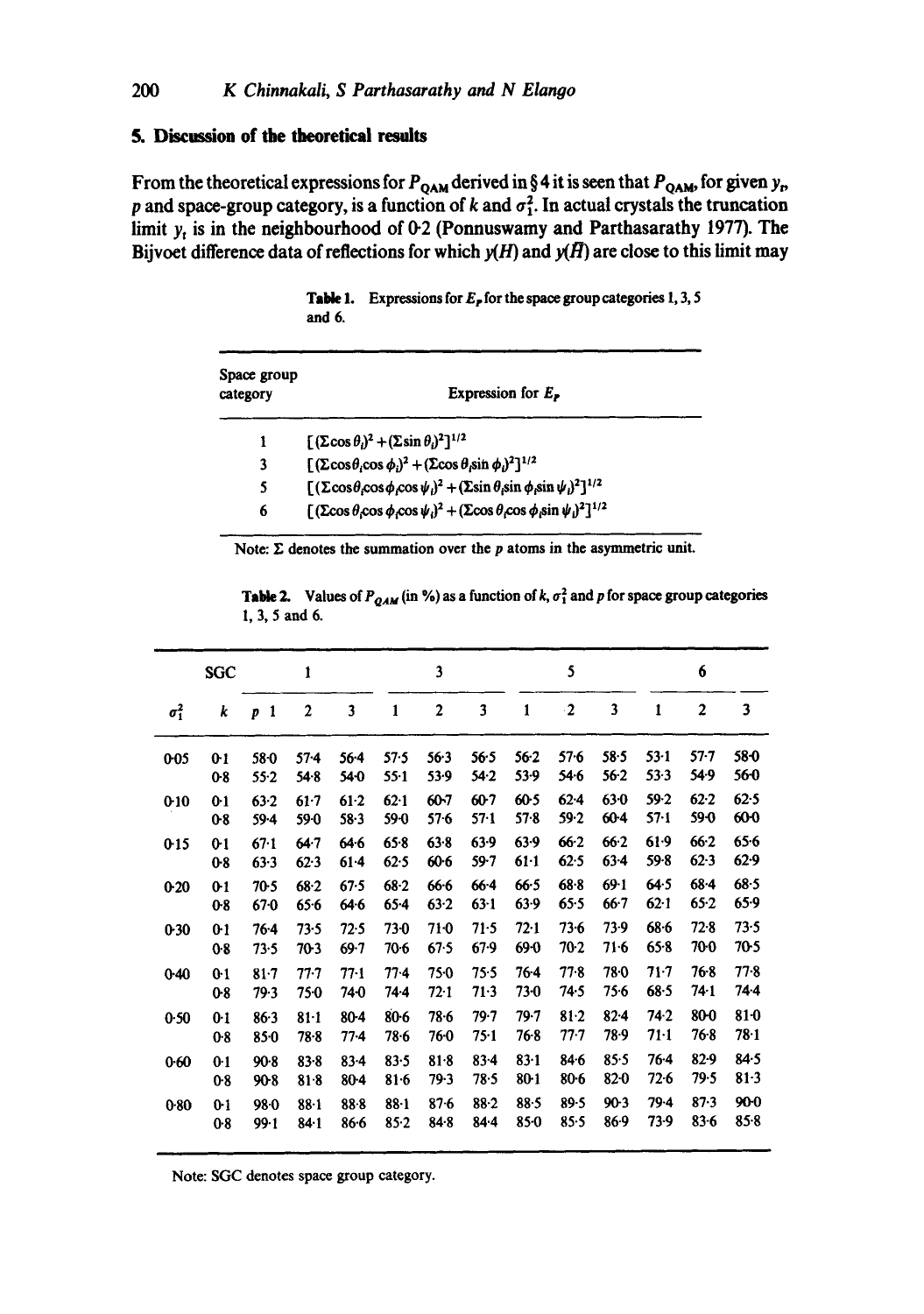| P  | $\sigma_1^2$<br>k | $0 - 0.5$ | 0:1    | 0:15     | 02     | 0.3    | $0-4$  | 0.5    | 0.6    | $0-8$    |
|----|-------------------|-----------|--------|----------|--------|--------|--------|--------|--------|----------|
| MN | $0-1$             | $56-2$    | $60-3$ | $63 - 7$ | 66.8   | 70.7   | 74.5   | 78.1   | $80-7$ | $86-4$   |
|    | 0.8               | $53 - 7$  | 57.8   | $60-4$   | 63.1   | 68.0   | 71.2   | $75-1$ | 78.0   | $83 - 6$ |
| MC | 0.1               | $54-8$    | 58.5   | $61-4$   | $63-9$ | $68-2$ | $70-8$ | 73.6   | 75.8   | 79.8     |
|    | 08                | $53 - 2$  | $56-3$ | $59-1$   | 61.3   | $65-4$ | 68.2   | 69.9   | $71-7$ | 73.8     |

**Table 3.** Values of the  $P_{QAM}$  (in %) as a function of k and  $\sigma_1^2$  and P for the manyatom cases  $P = MN$  and MC.

**Table 4.** Comparison of the values of  $P_{QAM}$ **obtained for truncated and untruncated data.** 

|              |           |     |              | P  |    |
|--------------|-----------|-----|--------------|----|----|
| $\sigma_1^2$ |           | 1   | $\mathbf{2}$ | MN | MC |
| $0 - 05$     | UD        | 62  | 62           | 61 | 60 |
|              | TD        | 58  | 57           | 56 | 55 |
| 0.20         | UD        | 76  | 72           | 72 | 70 |
|              | <b>TD</b> | 71  | 68           | 67 | 64 |
| $0 - 40$     | <b>UD</b> | 88  | 82           | 82 | 78 |
|              | TD        | 82  | 78           | 74 | 71 |
| 0.60         | <b>UD</b> | 96  | 89           | 88 | 83 |
|              | TD        | 91  | 84           | 81 | 76 |
| 0.80         | <b>UD</b> | 100 | 94           | 94 | 89 |
|              | TD        | 98  | 88           | 86 | 80 |

Note: The values of  $P_{QAM}$  given in the rows corresponding to TD **(truncated data) are obtained from the present theory taking**  k to be 0.t **while those in the rows corresponding to** UD **(untruncated data) are the ones calculated from the theoretical results in Parthasarathy** (1965).

not be very accurate. We shall therefore assume that reflections for which  $y(H)$  and  $y(H)$ **are greater than 0.3 would be sufficiently accurate to yield useful Bijvoet difference data.**  Hence we shall obtain the values of  $P_{QAM}$  by taking  $y_t$  to be 0.3.

Values of P<sub>QAM</sub> have been calculated for triclinic, monoclinic and orthorhombic crystals containing  $p(=1, 2 \text{ and } 3)$  anomalous scatterers per asymmetric unit for different values of k and  $\sigma_1^2$  by evaluating the appropriate integrals (see (38) and (45)) by **the Monte Carlo method (Demidovich and Maron 1975). The results obtained are given in table 2. The corresponding results obtained for the many-atom cases (i.e. P**   $=$  MN and  $P = MC$ ) are given in table 3.

It would be appropriate to make a comparative study of the values of P<sub>OAM</sub> obtained **for truncated data (i.e. the present results) with the corresponding results obtained for**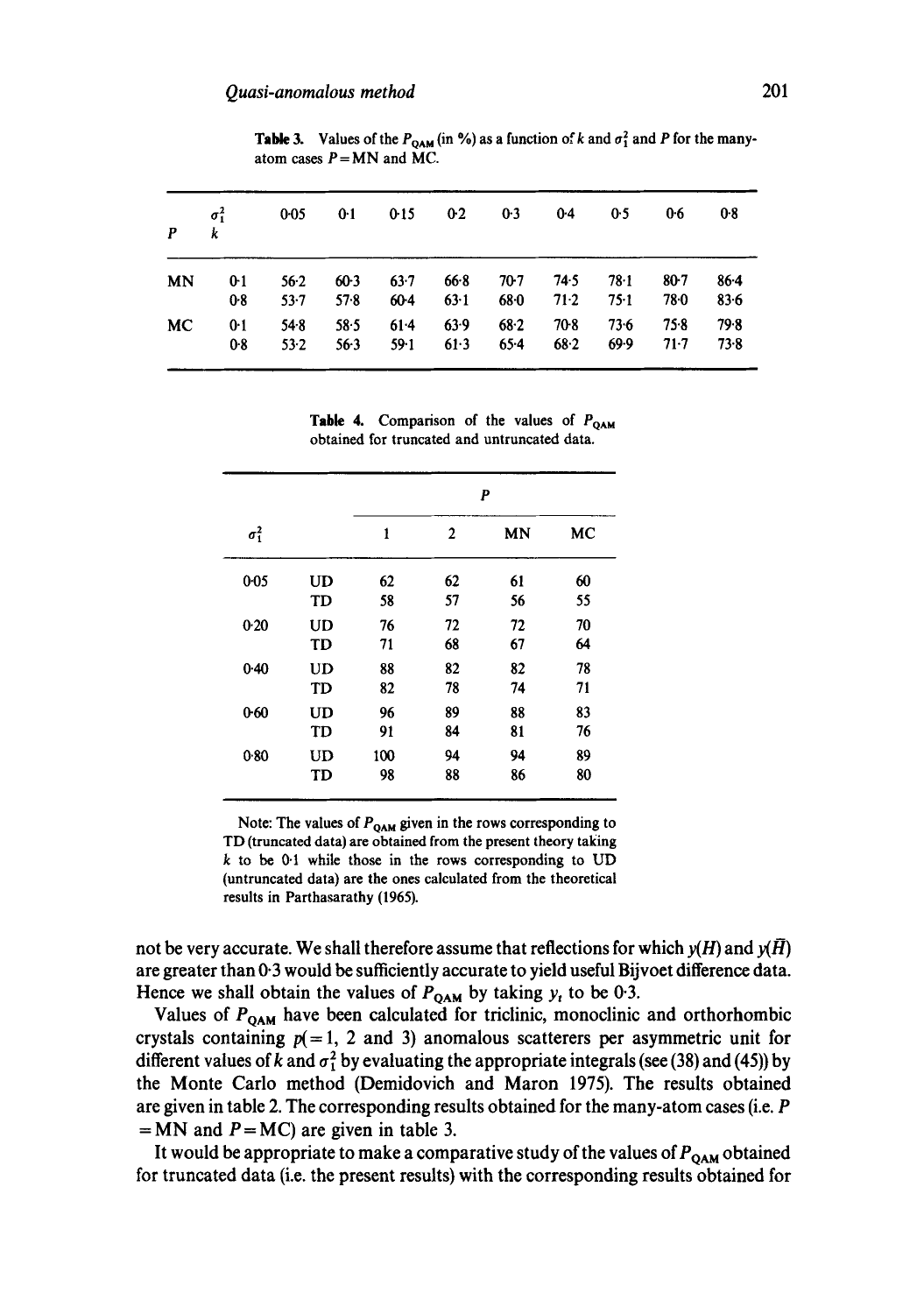

**Figure 2.** Variation of  $P_{QAM}$  (in %) as functions of the parameters k and  $\sigma_1^2$  for the case  $p=1$ in space group category 5. The solid curve denotes the variation of  $P_{\text{OAM}}$  with respect to  $\sigma_1^2$  at a constant value of  $k = 0.2$  while the dotted curve denotes that with respect to k at a constant value of  $\sigma_1^2 = 0.2$ .

untruncated data (i.e. the results obtained for triclinic crystals by Parthasarathy 1965). The relevant values of  $P_{QAM}$  obtained for triclinic crystals are given in table 4. It is seen that, for given values of k and  $\sigma_1^2$ , the value of  $P_{QAM}$  for the truncated data is always less than that for untruncated data and this is to be physically expected.

The variation of  $P_{\text{OAM}}$  as a function of  $\sigma_1^2$  is shown in figure 2 for the case  $p = 1$ corresponding to the space group category 5 by taking the value of  $k$  to be 0.2. Similar trend is observed in the other space group categories for other values of  $p$ . It is seen from figure 2 that, for given values of  $p$  and  $k$  and given space group category, as the value of  $\sigma_1^2$  increases the value of  $P_{QAM}$  systematically increases. It therefore follows that the largest percentage of reflections would have their phases correctly determined by the QAM if we choose, out of a series of isomorphous heavy atom derivatives of a given protein, the one for which the value of  $\sigma_1^2$  is the largest. Such a choice of the heavy atoms for the derivative has another advantage, namely, that the positions of the anomalous scatterers (which are required for phase determination by the QAM) can be determined more easily if the value of  $\sigma_1^2$  is larger.

The variation of  $P_{QAM}$  as a function of k is shown in figure 2 for the case  $p=1$ corresponding to the space group category 5 by taking the value of  $\sigma_1^2$  to be 0.2. The almost flat nature of the curve (see figure 2) shows that, for given values of p and  $\sigma_1^2$  and for given space group category, as k increases the value of  $P_{QAM}$  decreases at an extremely slow rate. Thus it is seen that  $P_{\text{OAM}}$  is more sensitive to change in  $\sigma_1^2$  than in k. This is understandable from the following consideration: It is obvious that  $P_{\text{OAM}}$  would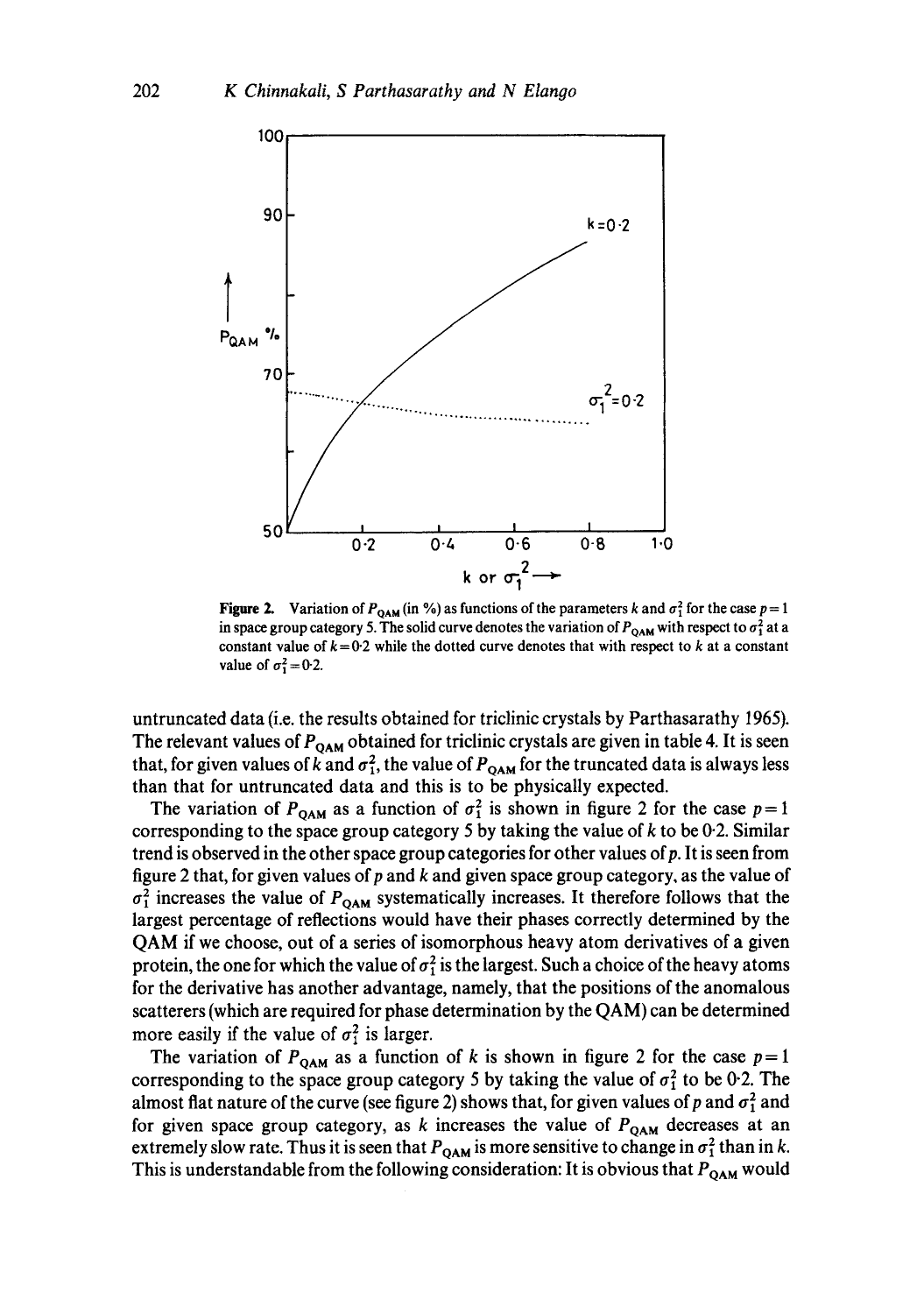depend primarily on the probability distribution of  $|\theta|$ . Since the probability distribution of  $|\theta|$  depends only on  $\sigma_1^2$  but not on k (Parthasarathy, 1965), we expect  $P_{\text{OAM}}$  to be predominantly influenced by  $\sigma_1^2$ . The influence of k on  $P_{\text{OAM}}$  arises from the measurability criterion  $z_{\min} > z_t$  which the inverse reflections have to satisfy. It is known **that data truncation due to unobserved reflections has only a small effect on the**  measurability (Parthasarathy 1982). Hence we expect  $k$  to influence  $P_{\text{OAM}}$  to a much lesser extent only. We have therefore given the values of  $P_{OAM}$  only for  $k = 0.1$  and 0.8 in **tables 2 and 3.** 

It would be interesting to obtain the values of  $P_{OAM}$  to be expected in crystals **containing a few typical heavy atoms besides a few hundred light atoms and in the case of heavy-atom derivatives of small proteins.** 

Co, Fe and I are good anomalous scatterers for  $CuK\alpha$  and Br is a good anomalous scatterer for MoK $\alpha$ . The values of  $P_{\text{OAM}}$  expected for crystals of space group categories 1, 3, 5 or 6 containing p (i.e.  $p = 1$ , 2) heavy atoms besides a few hundred carbon atoms **per asymmetric unit are given in table 5. These values were obtained by bilinear**  interpolation from the results in table 2 by making use of the average values of k and  $\sigma_1^2$ corresponding to CuK $\alpha$  data for which  $(\sin \theta/\lambda) < 0.4$  Å<sup>-1</sup>. It is seen from table 5 that, even in crystals containing about 300 atoms per asymmetric unit, P<sub>OAM</sub> value could be **as high as 70% if a proper heavy atom species is chosen to prepare the derivative.** 

| Atom                |                  |                  |                              |              | Space group category |    |    | Atom                |                  |                |                              |    | Space group category |    |    |
|---------------------|------------------|------------------|------------------------------|--------------|----------------------|----|----|---------------------|------------------|----------------|------------------------------|----|----------------------|----|----|
| $\langle k \rangle$ | $\boldsymbol{q}$ | $\boldsymbol{p}$ | $\langle \sigma_1^2 \rangle$ | $\mathbf{1}$ | 3                    | 5  | 6  | $\langle k \rangle$ | $\boldsymbol{q}$ | p              | $\langle \sigma_1^2 \rangle$ | -1 | 3                    | 5  | 6  |
| Fe                  | 100              | $\mathbf{1}$     | 24.5                         | 72           | 70                   | 68 | 66 | $Br^*$              | 100              | 1              | 45.3                         | 84 | 79                   | 78 | 73 |
| 0.24                |                  | $\overline{2}$   | 39.3                         | 76           | 74                   | 77 | 76 | 0.12                |                  | $\overline{2}$ | $62 - 1$                     | 84 | 82                   | 85 | 83 |
|                     | 300              | 1                | $9 - 8$                      | 62           | 61                   | 60 | 58 |                     | 300              | 1              | $21-9$                       | 71 | 69                   | 67 | 65 |
|                     |                  | $\mathbf{2}$     | $17-8$                       | 66           | 65                   | 67 | 67 |                     |                  | $\mathbf{2}$   | $35 - 7$                     | 75 | 73                   | 76 | 75 |
|                     | 500              | $\mathbf{1}$     | $6-1$                        | 58           | 58                   | 57 | 55 |                     | 500              | 1              | $14-4$                       | 66 | 65                   | 63 | 61 |
|                     |                  | $\mathbf{2}$     | $11-5$                       | 62           | 61                   | 63 | 63 |                     |                  | $\mathbf{2}$   | $25 - 1$                     | 71 | 69                   | 71 | 70 |
| Co                  | 100              | 1                | 23.2                         | 71           | 69                   | 67 | 65 | 1                   | 100              | $\mathbf{1}$   | 65.8                         | 93 | 84                   | 84 | 76 |
| 0.29                |                  | $\mathbf{2}$     | $37 - 7$                     | 76           | 73                   | 76 | 75 | 0.21                |                  | $\mathbf{2}$   | 79.2                         | 87 | 86                   | 88 | 86 |
|                     | 300              | $\mathbf{1}$     | 9.2                          | 61           | 60                   | 59 | 58 |                     | 300              | 1              | 39.5                         | 76 | 72                   | 71 | 68 |
|                     |                  | $\overline{2}$   | $16-8$                       | 65           | 64                   | 66 | 66 |                     |                  | $\overline{2}$ | $56 - 4$                     | 82 | 80                   | 83 | 81 |
|                     | 500              | $\mathbf{1}$     | 5.7                          | 58           | 57                   | 56 | 55 |                     | 500              | 1              | 28.3                         | 75 | 72                   | 71 | 67 |
|                     |                  | $\overline{2}$   | $10-8$                       | 61           | 60                   | 62 | 62 |                     |                  | 2              | 43.9                         | 79 | 76                   | 78 | 77 |

**Table 5.** Values of  $P_{\text{OAM}}$  (in %) expected in crystals belonging to the space group categories 1, 3, 5 and 6 and containing  $p(= 1 \text{ or } 2)$  anomalous scatterers and  $q(= 100, 300 \text{ or } 500)$  normal **scatterers per asymmetric unit.** 

**\*Values for MoKa radiation.**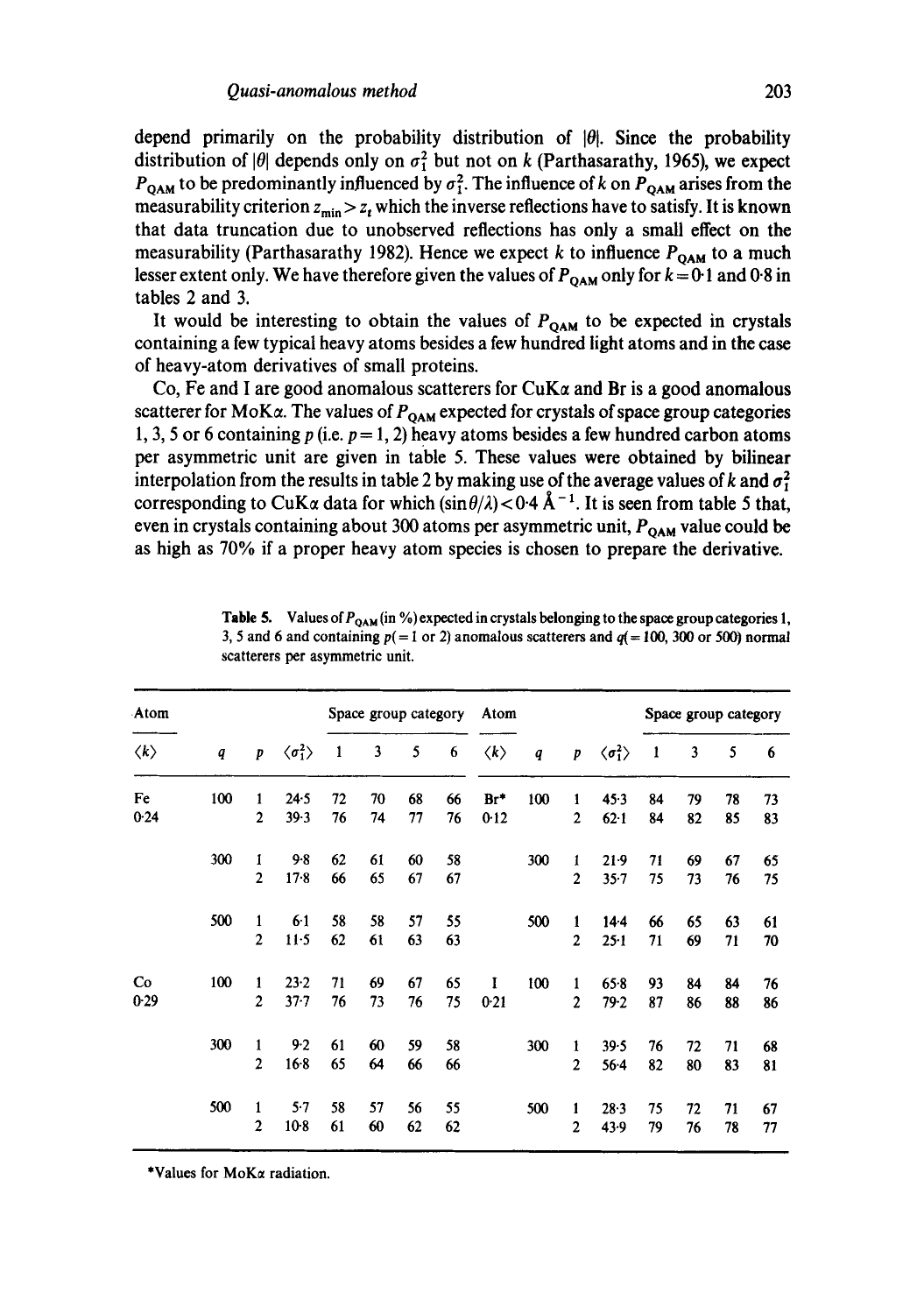**Ba, Sin, Gd, Pt, Au, Hg, Pb and U are the heavy atoms generally used to prepare derivatives of proteins for facilitating structure determination. We shall consider situations where the following typical conditions are satisfied: (i) The asymmetric unit consists of about 1000 to 2000 normal scatterers besides 1 or 2 anomalous scatterers.** 

| Atom                |                  |                         |                              |              | Space group category    |          |          | Atom                |                  |                                         |                              |              | Space group category |          |                 |
|---------------------|------------------|-------------------------|------------------------------|--------------|-------------------------|----------|----------|---------------------|------------------|-----------------------------------------|------------------------------|--------------|----------------------|----------|-----------------|
| $\langle k \rangle$ | $\boldsymbol{q}$ | $\boldsymbol{p}$        | $\langle \sigma_1^2 \rangle$ | $\mathbf{1}$ | $\overline{\mathbf{3}}$ | 5        | 6        | $\langle k \rangle$ | $\boldsymbol{q}$ | $\boldsymbol{p}$                        | $\langle \sigma_1^2 \rangle$ | $\mathbf{1}$ | 3                    | 5        | $6\phantom{1}6$ |
| Ba                  | 1000             | $\mathbf{1}$            | $10-5$                       | 63           | 62                      | 60       | 59       | Au                  | 1000             | 1                                       | 19.5                         | 70           | 68                   | 66       | 64              |
| $0-19$              |                  | $\mathbf{c}$            | $19-0$                       | 67           | 65                      | 68       | 67       | 0.12                |                  | $\overline{\mathbf{c}}$                 | 32.5                         | 74           | 72                   | 74       | 74              |
|                     |                  | $\overline{\mathbf{3}}$ | 260                          | 70           | 69                      | 72       | 71       |                     |                  | 3                                       | 41.8                         | 78           | 76                   | 79       | 78              |
|                     | 1500             | 1                       | 7.3                          | 60           | 59                      | 58       | 57       |                     | 1500             | $\pmb{1}$                               | 13.9                         | 66           | 65                   | 63       | 61              |
|                     |                  | 2                       | $13-6$                       | 63           | 62                      | 65       | 64       |                     |                  | $\overline{c}$                          | 24.3                         | 70           | 68                   | 71       | 70              |
|                     |                  | 3                       | $19-0$                       | 66           | 66                      | 65       | 68       |                     |                  | 3                                       | 32.5                         | 74           | 72                   | 75       | 74              |
|                     | 2000             | $\mathbf{1}$            | 5.6                          | 58           | 58                      | 56       | 55       |                     | 2000             | $\mathbf{1}$                            | $10-8$                       | 64           | 63                   | 61       | 59              |
|                     |                  | $\mathbf 2$             | $10-5$                       | 62           | 60                      | 62       | 62       |                     |                  | $\overline{\mathbf{c}}$                 | 19.5                         | 68           | 66                   | 68       | 68              |
|                     |                  | 3                       | $15-0$                       | 64           | 63                      | 66       | 65       |                     |                  | 3                                       | $26-6$                       | 71           | 70                   | 72       | 72              |
| Sm                  | 1000             | 1                       | $11-3$                       | 63           | 62                      | 61       | 59       | Hg                  | 1000             | 1                                       | 19.9                         | 70           | 68                   | 66       | 64              |
| 0.27                |                  | $\overline{2}$          | $20-3$                       | 68           | 66                      | 68       | 68       | 0.12                |                  | $\overline{\mathbf{c}}$                 | $33 - 1$                     | 75           | 72                   | 75       | 74              |
|                     |                  | 3                       | $27 - 6$                     | 71           | 69                      | 72       | 72       |                     |                  | 3                                       | $42 - 4$                     | 78           | 76                   | 79       | 78              |
|                     | 1500             | $\mathbf{1}$            | 7.9                          | 60           | 59                      | 58       | 57       |                     | 1500             | 1                                       | $14-3$                       | 66           | 65                   | 63       | 61              |
|                     |                  | $\overline{\mathbf{c}}$ | $14-6$                       | 64           | 63                      | 65       | 65       |                     |                  | $\overline{\mathbf{c}}$                 | 24.9                         | 71           | 69                   | 71       | 70              |
|                     |                  | 3                       | $20-3$                       | 67           | 66                      | 69       | 68       |                     |                  | 3                                       | $33 - 1$                     | 74           | 73                   | 75       | 75              |
|                     | 2000             | 1                       | $6-0$                        | 58           | 58                      | 56       | 55       |                     | 2000             | $\mathbf{1}$                            | $11-1$                       | 64           | 63                   | 61       | 60              |
|                     |                  | $\boldsymbol{2}$        | $11-3$                       | 62           | 61                      | 62       | 62       |                     |                  | $\overline{\mathbf{c}}$                 | $19-9$                       | 68           | 66                   | 69       | 68              |
|                     |                  | 3                       | $16-1$                       | 64           | 63                      | 66       | 66       |                     |                  | 3                                       | $27 - 1$                     | 71           | 70                   | 72       | 72              |
| Gd                  | 1000             | 1                       | 10-6                         | 63           | 62                      | 60       | 59       | P <sub>b</sub>      | 1000             | 1                                       | $20-8$                       | 71           | 68                   | 67       | $65 -$          |
| 0.27                |                  | $\overline{\mathbf{c}}$ | $19-1$                       | 67           | 65                      | 67       | 67       | $0 - 13$            |                  | $\overline{\mathbf{c}}$                 | 342                          | 75           | 73                   | 75       | 74              |
|                     |                  | $\overline{\mathbf{3}}$ | $26 - 1$                     | 70           | 69                      | 71       | 71       |                     |                  | 3                                       | $43 - 8$                     | 78           | 77                   | 79       | 79              |
|                     | 1500             | 1                       | 7.3                          | 59           | 59                      | 57       | 56       |                     | 1500             | $\mathbf{1}$                            | $14-9$                       | 67           | 66                   | 64       | 62              |
|                     |                  | $\overline{\mathbf{c}}$ | $13-6$                       | 63           | 62                      | 64       | 64       |                     |                  | $\overline{\mathbf{c}}$                 | 25.8                         | 71           | 69                   | 71       | 71              |
|                     |                  | 3                       | 19.1                         | 66           | 65                      | 68       | 67       |                     |                  | $\overline{\mathbf{3}}$                 | 34.2                         | 74           | 73                   | 76       | 75              |
|                     | 2000             | $\mathbf{1}$            | 5.6                          | 58           | 57                      | 56       | 55       |                     | 2000             | $\mathbf{1}$                            | $11-6$                       | 64           | 63                   | 61       | 60              |
|                     |                  | $\overline{\mathbf{c}}$ | $10-6$                       | 61           | 60                      | 62       | 62       |                     |                  | $\overline{c}$                          | $20-8$                       | 68           | 67                   | 69       | 69              |
|                     |                  | 3                       | $15-1$                       | 64           | 63                      | 66       | 65       |                     |                  | $\overline{\mathbf{3}}$                 | $28 - 1$                     | 71           | 70                   | 73       | 72              |
| Pt                  | 1000             | $\mathbf{1}$            | 18.9                         | 70           | 68                      | 66       | 64       | U                   | 1000             | $\mathbf{1}$                            | 24.3                         | 73           | 70                   | 68       | 66              |
| 0.11                |                  | $\boldsymbol{2}$        | $31 - 7$                     | 74           | 72                      | 74       | 73       | 0.18                |                  | $\overline{\mathbf{c}}$                 | $39 - 0$                     | 77           | 74                   | 77       | 76              |
|                     |                  | 3                       | $41-0$                       | 77           | 76                      | 78       | 78       |                     |                  | 3                                       | 48.9                         | 80           | 79                   | 82       | 80              |
|                     | 1500             | $\mathbf{1}$            | 13.5                         | 66           | 65                      | 63       | 61       |                     | 1500             | $\mathbf{1}$                            | $17 - 7$                     | 68           | 66                   | 65       | 63              |
|                     |                  | $\overline{c}$          | $23 - 7$                     | 70           | 68                      | 70       | 70       |                     |                  | $\overline{\mathbf{c}}$                 | $30-0$                       | 73           | 70                   | 73       | 72              |
|                     |                  | 3                       | 31.7                         | 73           | 72                      | 74       | 74       |                     |                  | 3                                       | $39 - 0$                     | 76           | 74                   | 77       | 77              |
|                     |                  |                         |                              |              |                         |          |          |                     |                  |                                         |                              |              |                      |          |                 |
|                     | 2000             | $\mathbf{1}$            | $10-5$                       | 63           | 62                      | 60       | 59       |                     | 2000             | $\mathbf{1}$<br>$\overline{\mathbf{c}}$ | $13-9$<br>$24-3$             | 66<br>70     | 64                   | 63<br>70 | 61<br>70        |
|                     |                  | $\overline{c}$<br>3     | $18-9$<br>25.9               | 67<br>70     | 66<br>69                | 68<br>72 | 68<br>71 |                     |                  | 3                                       | 32.5                         | 73           | 68<br>72             | 75       | 74              |
|                     |                  |                         |                              |              |                         |          |          |                     |                  |                                         |                              |              |                      |          |                 |

Table 6. Values of  $P_{QAM}$  (in %) expected in crystals belonging to the space group categories 1, 3, 5 and 6 and containing  $p(=1, 2 \text{ or } 3)$  anomalous scatterers and  $q(=1000, 1500 \text{ or } 2000)$ **normal scatterers per asymmetric unit.**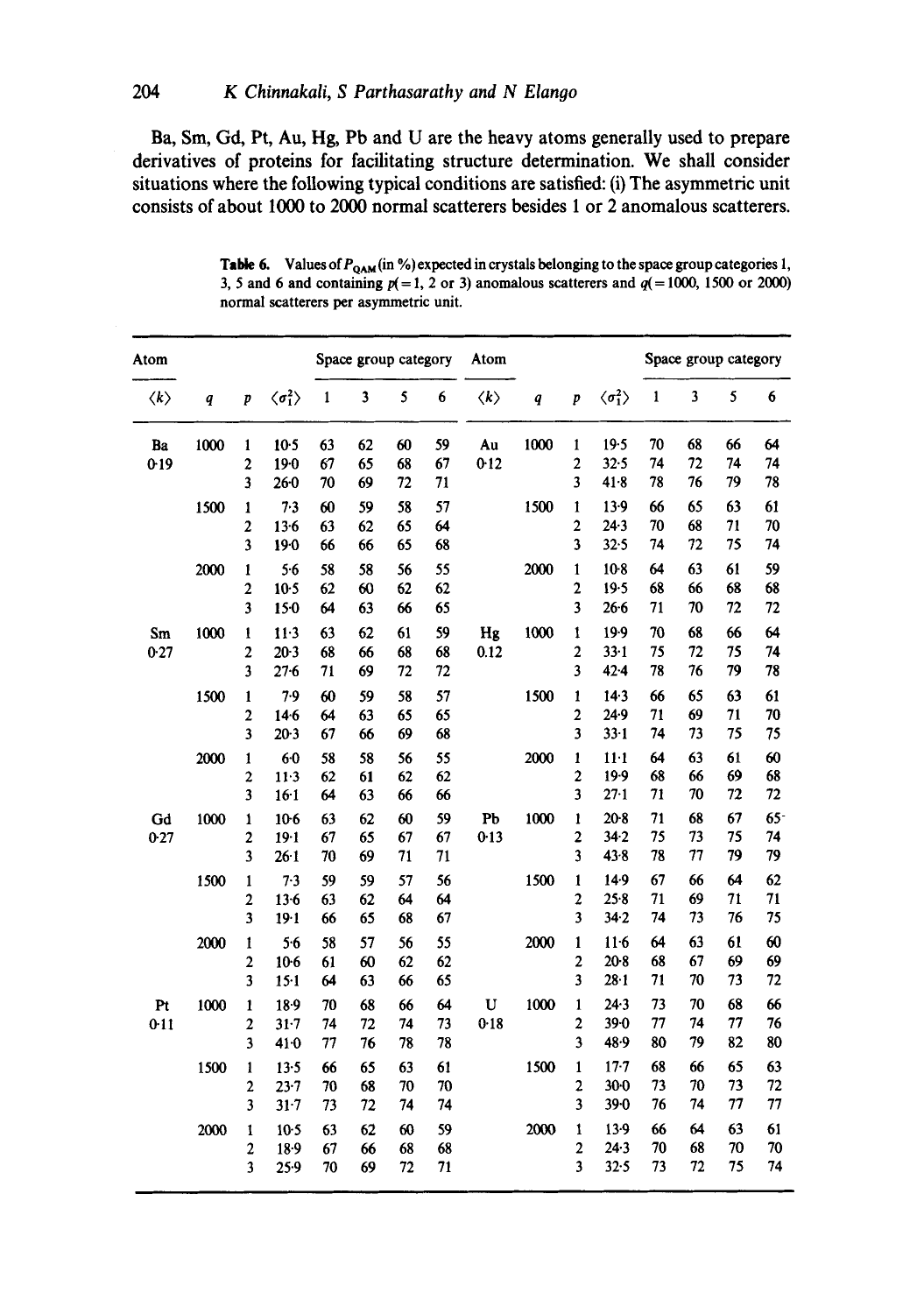(ii) The composition of the q atoms is such that 80% of these are carbons, 10% are nitrogens and 10% are oxygens. (iii) The crystals are such that data corresponding to 2 Å resolution can be collected. The values of  $P_{\text{OAM}}$  for a few typical macromolecular situations are given in table 6. It is seen from table 6 that, in small proteins containing about 1000 to 1500 atoms, a value of  $P_{OAM}$  more than 0.7 can, in principle, be obtained by a proper choice of the heavy atom derivative. For example, for a crystal belonging to the space group category 5 and containing 1500 non-hydrogen atoms besides 3 uranium atoms per asymmetric unit, the value of  $P_{QAM}$  is 0.76. It may finally be noted that, if a number of heavy atom derivatives of a protein are available, the value of  $P_{QAM}$ will be the largest for the derivative for which the value of  $\sigma_1^2$  is the largest and hence QAM will be the most effective for that derivative.

#### **6. Verification of the theoretical results**

The theoretical results derived in this paper were tested by using calculated data from two crystals (the hydrogens were excluded) and the details are given in table 7. The Bijvoet differences, normalized structure amplitudes of the inverse reflections and the values of  $|\theta|$  were computed for the reflections in the range  $(1/a_{\min}) \leq (\sin \theta/\lambda) \leq 0.6$  where  $a_{\text{min}}$  is the minimum cell dimension of the crystal concerned\*. The values of  $P_{\text{OAM}}$  for the two crystals computed from these results were taken to be the "observed values" of  $P_{\text{OAM}}$ . The mean values of  $\sigma_1^2$  and k for these crystals were used to obtain the theoretical values of  $P_{\text{OAM}}$  from the results in table 2. Since the mean values of k for these examples are about 0.09, we have used the results corresponding to  $k=0.1$  and computed the theoretical values of  $P_{\text{OAM}}$  by linear interpolation by treating  $\sigma_1^2$  as the variable. It is seen from table 7 that the theoretical values of  $P_{\text{OAM}}$  agree reasonably well with the corresponding observed values.

|            |                       |                  |     |                |                     |                              |                 | $P_{\rm OAM}$      |
|------------|-----------------------|------------------|-----|----------------|---------------------|------------------------------|-----------------|--------------------|
| Structure* | Asymmetric<br>unit    | space<br>group   | SGC | $\overline{p}$ | $\langle k \rangle$ | $\langle \sigma_1^2 \rangle$ | Observed<br>(%) | Theoretical<br>(%) |
|            | $C_4N_2O_4Cl$         | P <sub>222</sub> | 5.  |                | 0-088               | 0.562                        | 79              | 82                 |
| 2          | $C_{32}N_2O_{10}Cl_2$ | P1               |     | $\overline{2}$ | 0.086               | 0.402                        | 76              | 78                 |

Table 7. Details of the structures used for verifying the theoretical results.

\* Structure (1) is derived from that of Shamala and Venkatesan (1972) by excluding the hydrogen atoms. Structure (2) is similarly derived from that of Par Roques *et al* (1980). An over-all temperature factor of  $2.7 \text{ Å}^2$ was used for structure (1) and  $4.5 \text{ Å}^2$  was used for strucure (2). These are the average values of the isotropic equivalents for the atoms in the original structures.

<sup>\*</sup> For the theoretical reasons for omitting reflections for which (sin  $\theta/\lambda$ ) <  $1/a_{\text{min}}$  in statistical calculations see Wilson (1948).